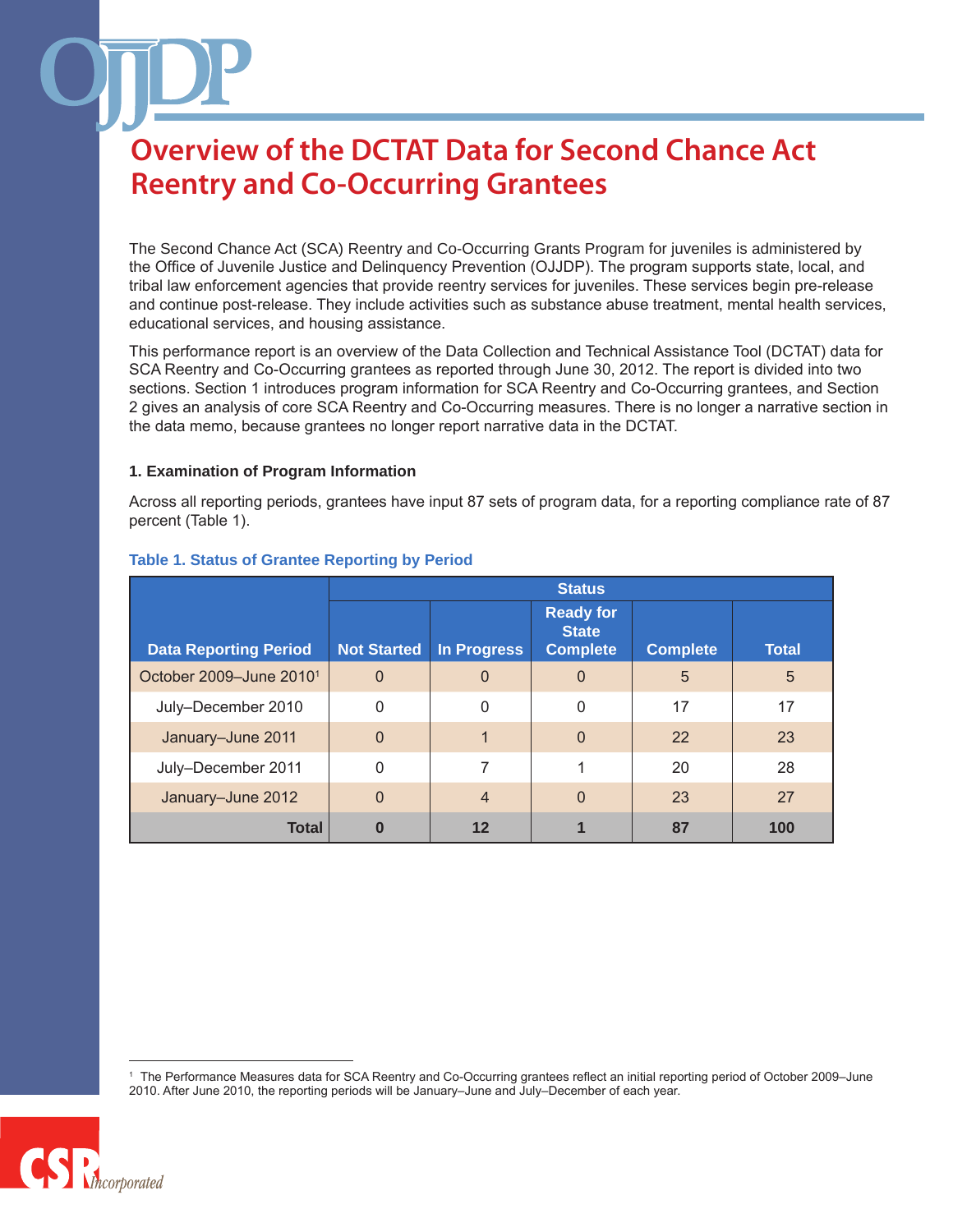In examining SCA Reentry and Co-Occurring grant amounts by state for the most recent reporting period, California received the most funds, followed by Illinois (Table 2).

| <b>Grantee State</b> | <b>Federal Award Amount</b><br>(Dollars) |  |  |
|----------------------|------------------------------------------|--|--|
| AL                   | 300,000.00<br>$\mathbb{S}^-$             |  |  |
| CA                   | 3,055,609.00                             |  |  |
| <b>FL</b>            | 595,390.00                               |  |  |
| IL                   | 1,746,091.00                             |  |  |
| IN                   | 366,180.00                               |  |  |
| LA                   | 749,998.00                               |  |  |
| <b>MD</b>            | 750,000.00                               |  |  |
| MI                   | 1,734,490.00                             |  |  |
| <b>ND</b>            | 377,568.00                               |  |  |
| <b>NJ</b>            | 123,753.00                               |  |  |
| <b>OH</b>            | 1,134,367.00                             |  |  |
| OK                   | 1,060,158.00                             |  |  |
| <b>OR</b>            | 750,000.00                               |  |  |
| PA                   | 183,413.00                               |  |  |
| <b>SD</b>            | 749,559.00                               |  |  |
| TX                   | 262,230.00                               |  |  |
| <b>VA</b>            | 337,500.00                               |  |  |

**Table 2. Federal Award Amount by State (Dollars): January–June 2012**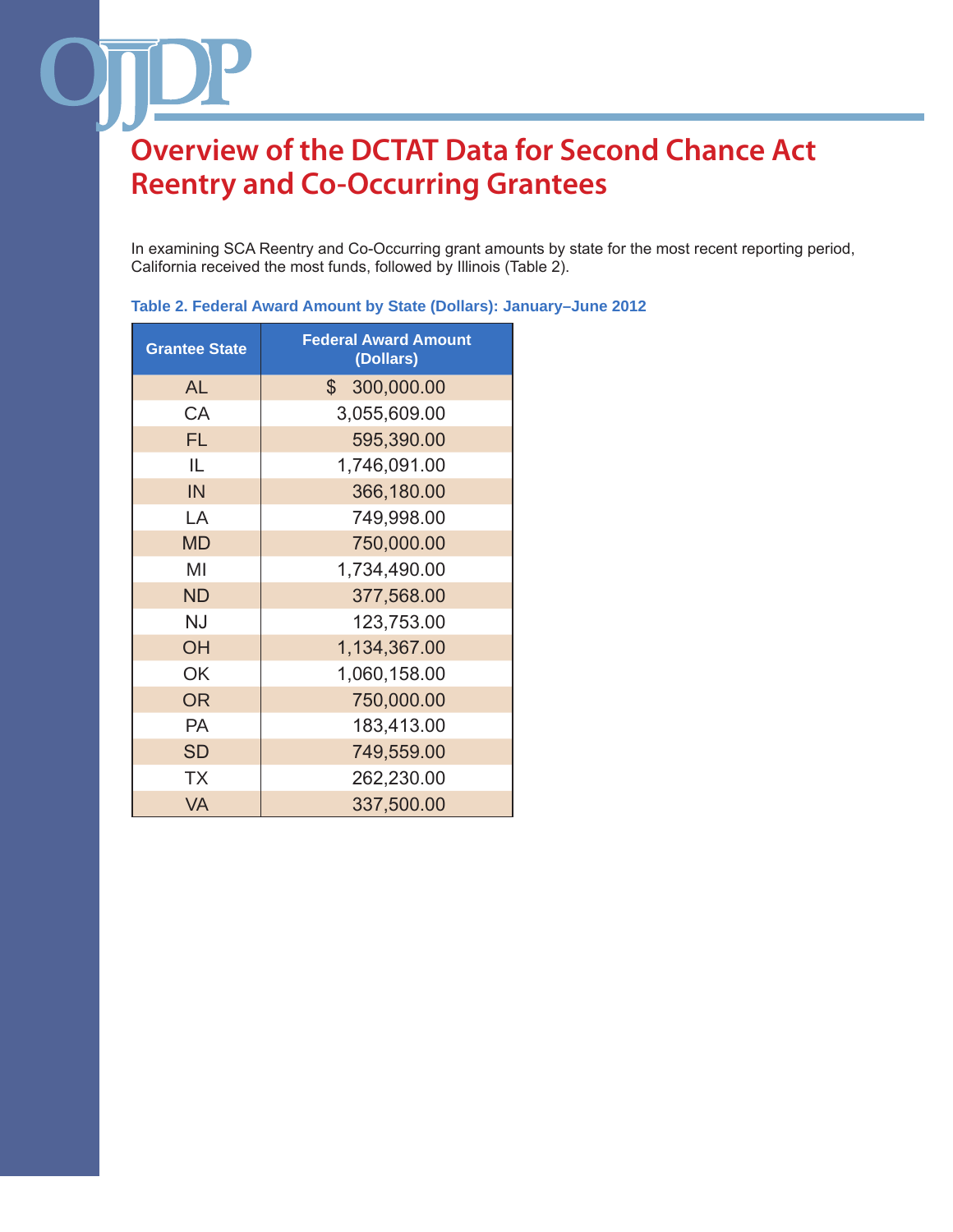The most grants and/or subgrants awarded during this reporting period went to California, with 12, followed by Illinois with 8 grants and/or subgrants. Figure 1 shows a comparison among 17 grantee states.



### **Figure 1. Grants and/or Subgrants by State: January–June 2012**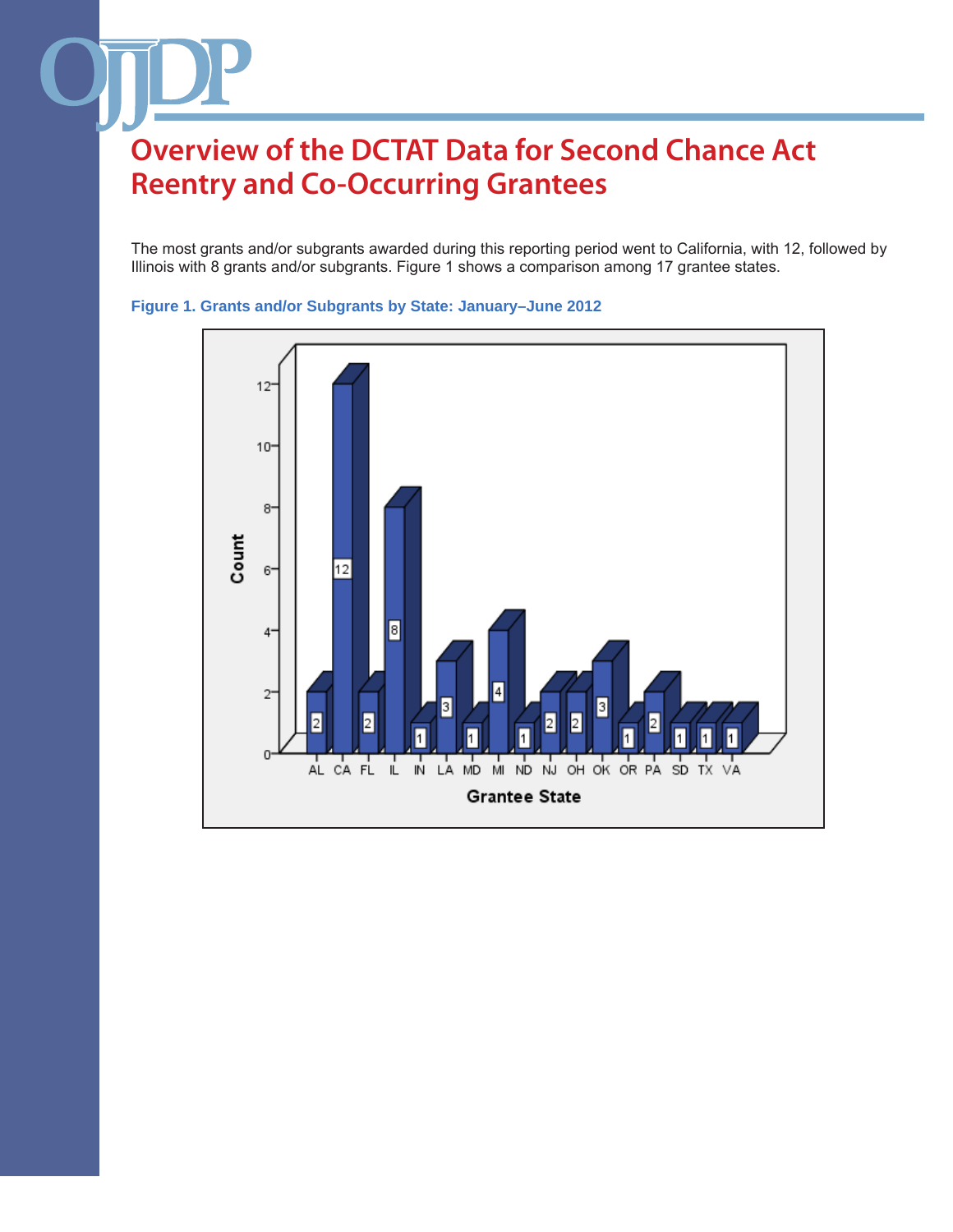Analysis of implementing agencies for this period revealed that the largest numbers of programs were with nonprofit, community-based organizations (39 percent). Juvenile justice organizations accounted for 29 percent of awards, while units of local government represented 16 percent (Figure 2).



#### **Figure 2. Implementing Agencies: January–June 2012 (N = 38)**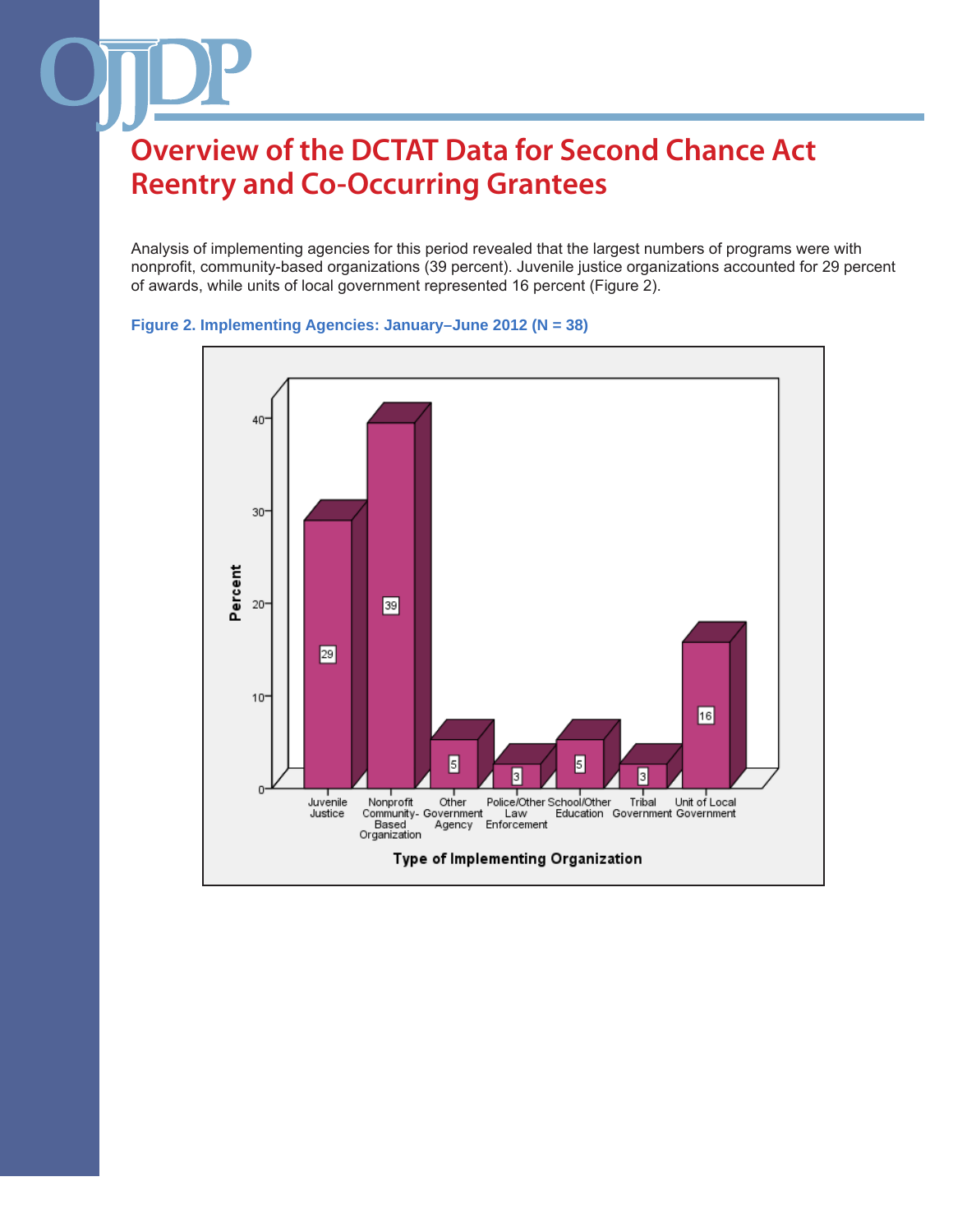Table 3 provides an aggregate of demographic data for the January–June 2012 reporting period. More specifically, the numbers in the table represent the population actually served by SCA Reentry and Co-Occurring grantees during their project period. Targeted services include any approaches specifically designed to meet the needs of the intended population (e.g., gender-specific, culturally based, and developmentally appropriate services).

|                        | <b>Population</b>                          | <b>Grantees Serving Group</b><br><b>During Project Period</b> |
|------------------------|--------------------------------------------|---------------------------------------------------------------|
| <b>RACE/ETHNICITY</b>  | American Indian/Alaskan Native             | $\overline{7}$                                                |
|                        | Asian                                      | 17                                                            |
|                        | <b>Black/African American</b>              | 30                                                            |
|                        | Hispanic or Latino (of Any Race)           | 31                                                            |
|                        | Native Hawaiian and Other Pacific Islander | $\overline{7}$                                                |
|                        | Other Race                                 | 15                                                            |
|                        | <b>White/Caucasian</b>                     | 24                                                            |
|                        | Caucasian/Non-Latino                       | 13                                                            |
|                        | Youth Population Not Served Directly       | $\mathbf 1$                                                   |
| <b>JUSTICE SYSTEM</b>  | At-risk Population (No Prior Offense)      | 3                                                             |
| <b>STATUS</b>          | <b>First-time Offenders</b>                | 24                                                            |
|                        | <b>Repeat Offenders</b>                    | 31                                                            |
|                        | <b>Sex Offenders</b>                       | 18                                                            |
|                        | <b>Status Offenders</b>                    | 6                                                             |
|                        | <b>Violent Offenders</b>                   | 29                                                            |
|                        | Youth Population Not Served Directly       | $\mathbf 1$                                                   |
| <b>GENDER</b>          | Male                                       | 30                                                            |
|                        | Female                                     | 28                                                            |
|                        | Youth Population Not Served Directly       | $\mathbf{1}$                                                  |
| <b>AGE</b>             | $0 - 10$                                   | 5                                                             |
|                        | $11 - 18$                                  | 32                                                            |
|                        | Over 18                                    | 17                                                            |
|                        | Youth Population Not Served Directly       | $\mathbf{1}$                                                  |
| <b>GEOGRAPHIC AREA</b> | Rural                                      | 14                                                            |
|                        | Suburban                                   | 17                                                            |
|                        | Tribal                                     | 1                                                             |
|                        | Urban                                      | 29                                                            |
|                        | Youth Population Not Served Directly       | 1                                                             |
| <b>OTHER</b>           | <b>Mental Health</b>                       | 32                                                            |
|                        | Substance Abuse                            | 32                                                            |
|                        | Truant/Dropout                             | 20                                                            |

### **Table 3. Target Population: January–June 2012**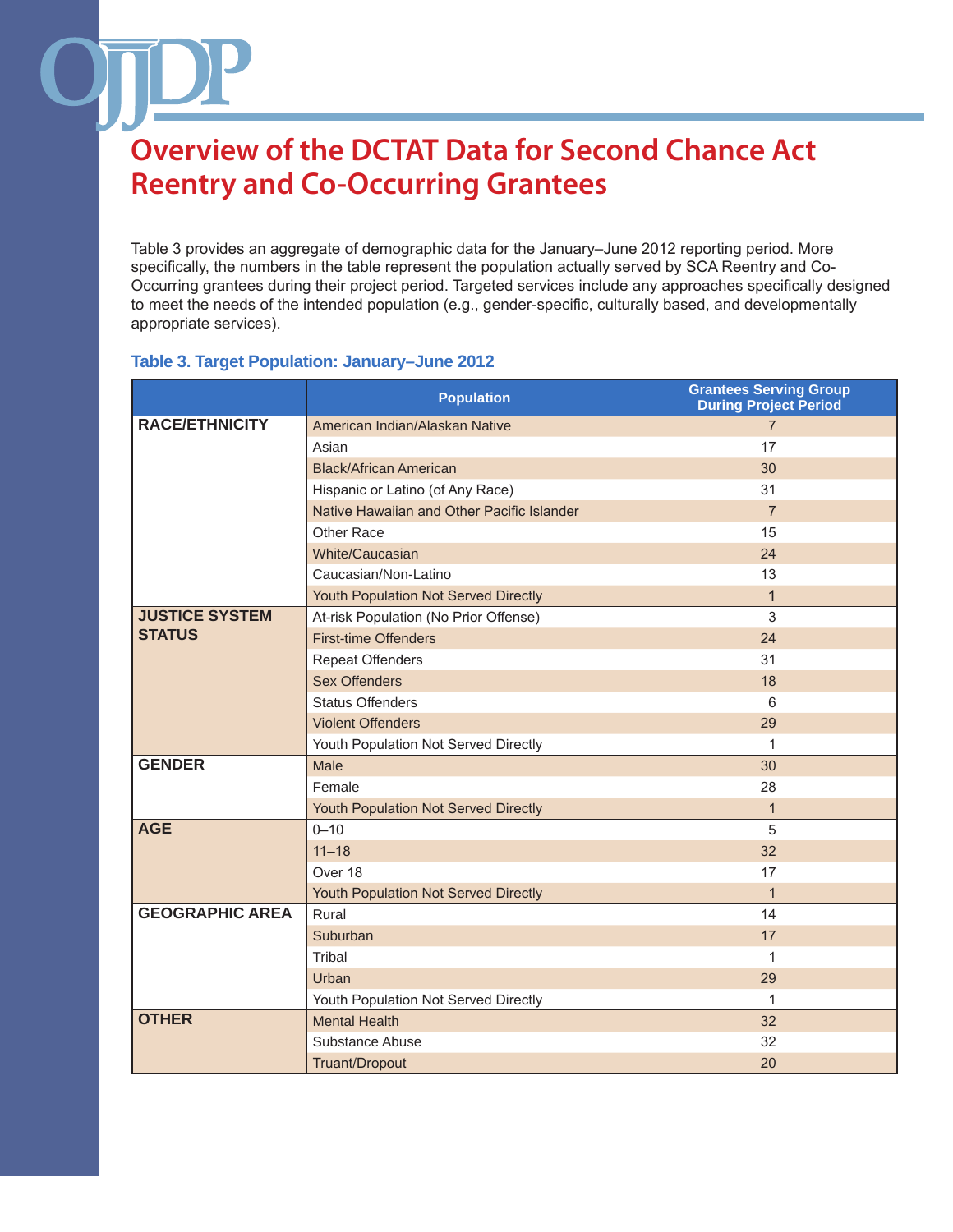### **2. Analysis of Core Measures**

During the January–June 2012 reporting period, 83 percent (\$11,915,587) of Federal funds were being spent by SCA grantees who had implemented evidence-based programs and practices (Figure 3).

#### **Figure 3. Grant Funds for Evidence-Based Programs and Practices**

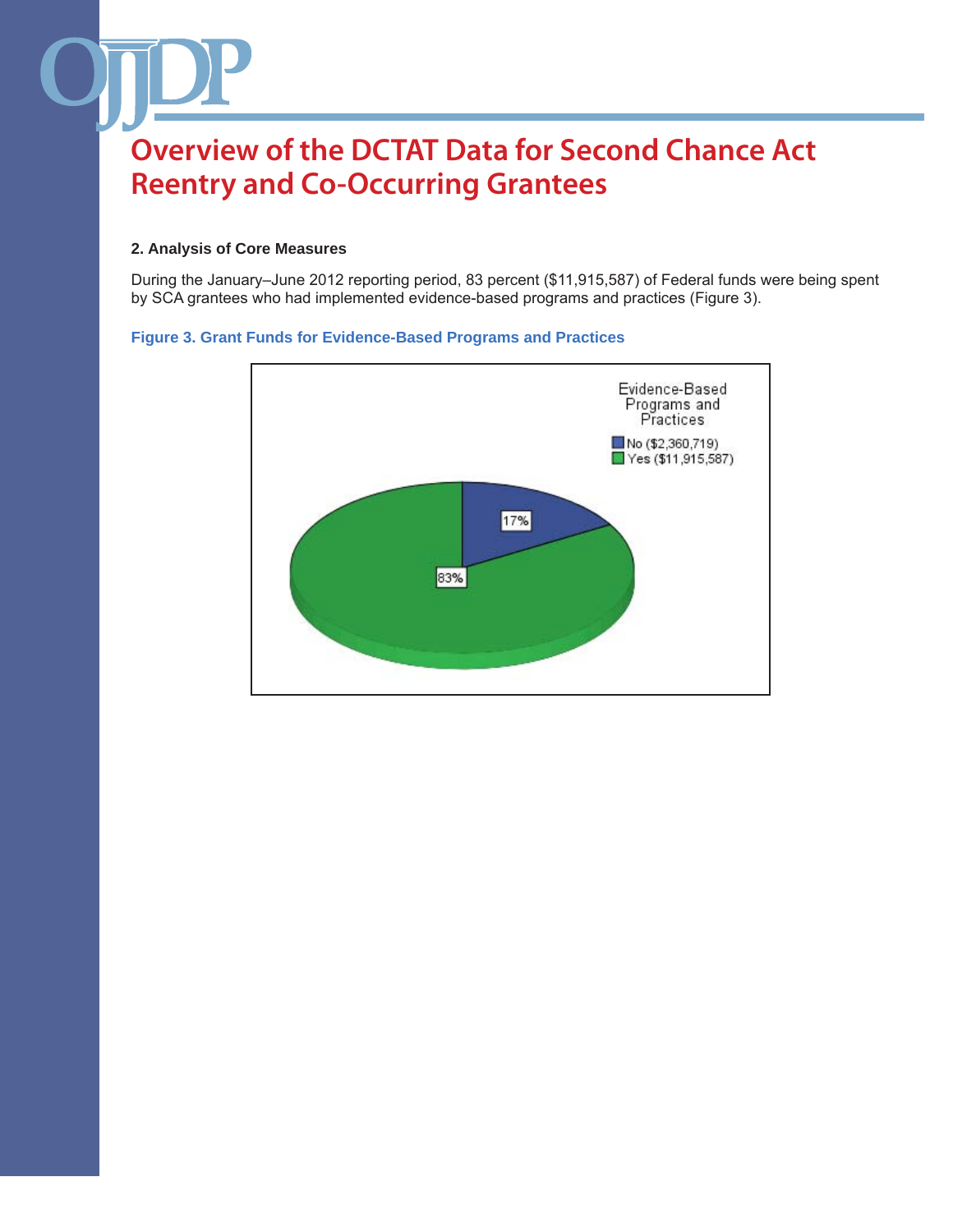Many SCA Reentry and Co-Occurring grantees and subgrantees are implementing evidence-based practices. During the January–June 2012 reporting period, 32 programs (84 percent) implemented such practices (Figure 4).



### **Figure 4. Evidence-Based Practices and Programs by Reporting Period**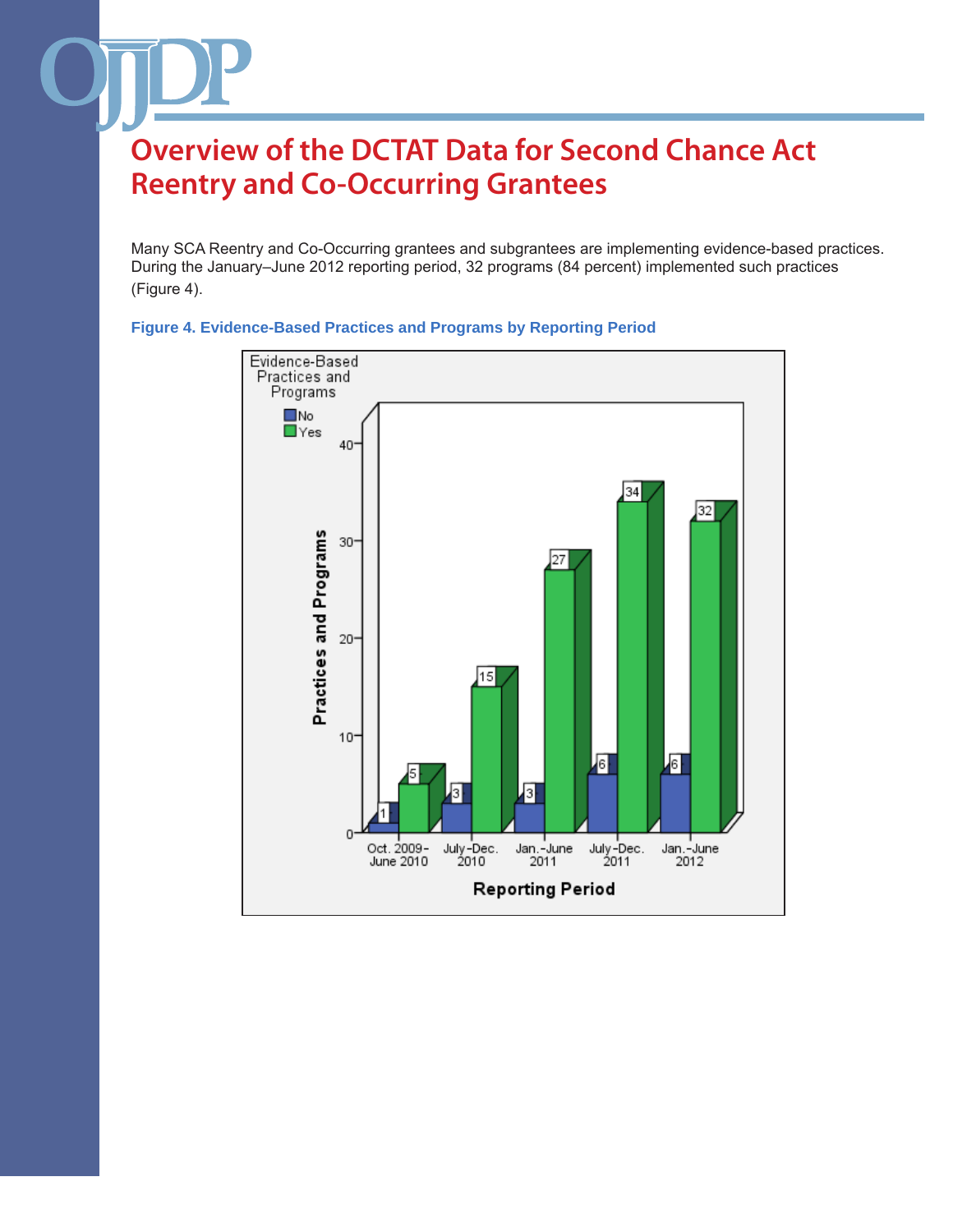The majority of SCA Reentry and Co-Occurring grantees reported providing a combination of pre- and postrelease services (Figure 5).



#### **Figure 5. Type of Program Services Provided: January–June 2012**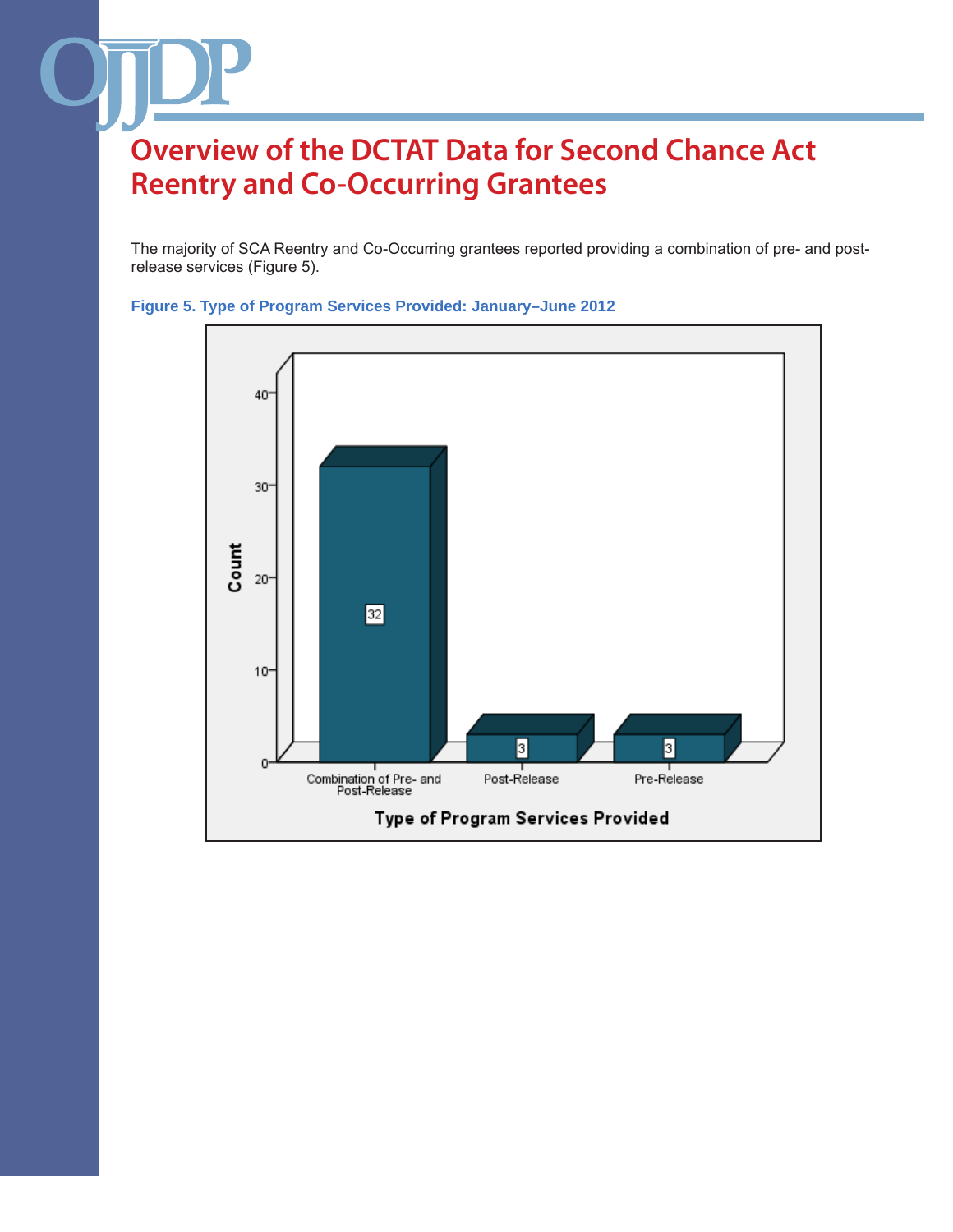The next section presents an aggregate of performance measures data (Table 4). Of the 2,054 youth served by SCA Reentry and Co-Occurring grantees, 1,574 youth (77 percent) were served using an evidencebased program or practice. In addition, 51 percent (518) of eligible youth exited programs after completing program requirements. Each grantee defines the requirements needed for a youth to complete each program. Sometimes a program cannot be completed in the 6 months represented by the reporting period. For example, in one program, youth have to complete 9 months of mentoring to be considered successful. If a youth exits such a program for any reason before 9 months of mentoring is complete, he or she is considered unsuccessful. The lack of a shorter-term definition for program completion therefore decreases the overall program completion rate.

### **Table 4. Performance Measures: January–June 2012**

| <b>Performance Measure</b>                                                | <b>Youth</b> | <b>Percent</b> |
|---------------------------------------------------------------------------|--------------|----------------|
| Youth served                                                              | 2,054        | n/a            |
| Youth served using an evidence-based program or<br>practice               | 1.574        | 77             |
| <b>Performance Measure</b>                                                | Youth        | <b>Percent</b> |
| Youth who exited the program (either successfully or<br>unsuccessfully)   | 1.018        | n/a            |
| Youth who exited the program having completed all<br>program requirements | 518          | 51             |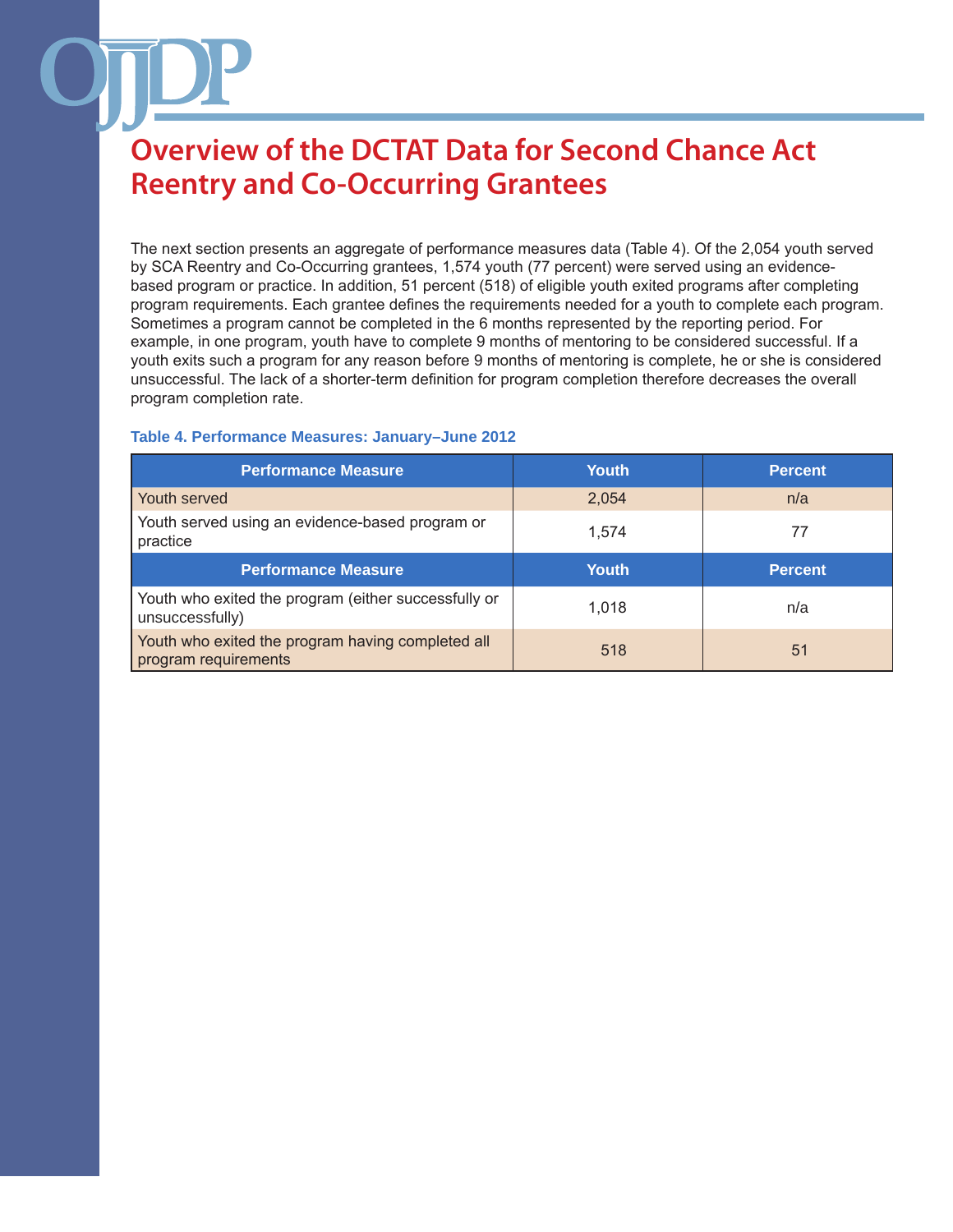The success of the SCA Reentry and Co-Occurring Grants Program is largely dependent on the reoffending rates of the program youth. Technical violations and actual new adjudications are measured separately to allow for a better understanding of the population being served by the grant. As shown in Table 5, 1,401 youth were tracked for technical violations. Of those, 82 were committed to a juvenile residential facility, 1 was sentenced to adult prison, and 115 received some other sentence as a result of a technical violation during the reporting period.

Long-term measurement of technical violations revealed that 484 youth who exited the program 6 to 12 months ago were tracked for technical violations during the reporting period. Of those, 28 were committed to a juvenile residential facility, 2 were sentenced to adult prison, and 19 received some other sentence as the result of a technical violation.

| <b>Performance Measure</b>                                                                                                                            | <b>Youth</b>   | <b>Percent</b> |
|-------------------------------------------------------------------------------------------------------------------------------------------------------|----------------|----------------|
| Program youth tracked for technical violations<br>(short-term outcome)                                                                                | 1,401          | n/a            |
| Program youth committed to a juvenile residential<br>facility as a result of a technical violation                                                    | 82             | 6              |
| Youth sentenced to adult prison as a result of a<br>technical violation                                                                               | 1              | $<$ 1          |
| Youth who received some other sentence as a result<br>of a technical violation                                                                        | 115            | 8              |
| <b>Total</b>                                                                                                                                          | 198/1,401      | 14             |
| <b>Performance Measure</b>                                                                                                                            | Youth          | <b>Percent</b> |
| Program youth who exited the program 6–12 months<br>ago and were tracked for technical violations<br>(long-term outcome)                              | 484            | n/a            |
| Program youth who exited the program 6-12 months<br>ago and were committed to a juvenile residential<br>facility as a result of a technical violation | 28             | 6              |
| Youth who exited the program 6-12 months ago and<br>were sentenced to adult prison<br>as a result of a technical violation                            | $\overline{2}$ | $<$ 1          |
| Youth who exited the program 6-12 months ago and<br>received some other sentence<br>as a result of a technical violation                              | 19             | 4              |
| <b>Total</b>                                                                                                                                          | 49/484         | 10             |

#### **Table 5. Technical Violation Measures: January–June 2012**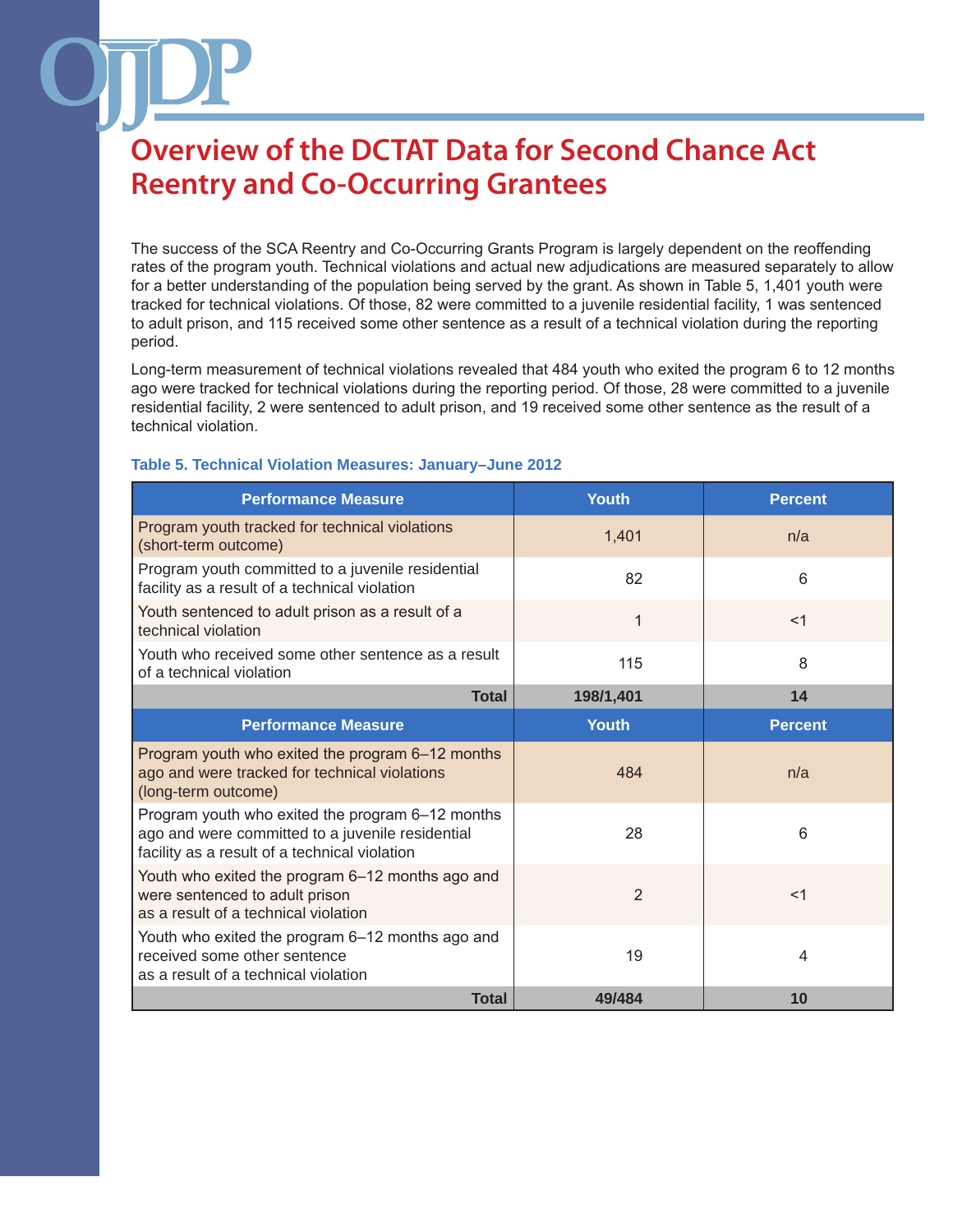As shown in Table 6, of the 1,659 program youth who were tracked for adjudications during the reporting period, 104 (6 percent) were committed to a juvenile residential facility as the result of a new adjudication. Moreover, 18 were sentenced to adult prison, and 131 were given some other sentence during the reporting period.

Long-term recidivism showed that 550 youth had exited the program 6 to 12 months ago and were tracked for new adjudications during the reporting period. Of those, 52 (9 percent) were recommitted to a juvenile residential facility, 22 were sentenced to adult prison, and 47 were given some other sentence as the result of a new adjudication.

#### **Table 6. Recidivism Measures: January–June 2012**

| <b>Performance Measure</b>                                                                                                                             | <b>Youth</b> | <b>Percent</b> |
|--------------------------------------------------------------------------------------------------------------------------------------------------------|--------------|----------------|
| Program youth tracked for adjudications (short-term<br>outcome)                                                                                        | 1,659        | n/a            |
| Program youth committed to a juvenile residential<br>facility as the result of a new adjudication                                                      | 104          | 6              |
| Youth sentenced to adult prison as the result of a<br>new adjudication                                                                                 | 18           | 1              |
| Youth given some other sentence as the result of a<br>new adjudication                                                                                 | 131          | 8              |
| <b>Total</b>                                                                                                                                           | 253/1,659    | 15             |
| <b>Performance Measure</b>                                                                                                                             | <b>Youth</b> | <b>Percent</b> |
| Program youth who exited the program 6-12 months<br>ago and were tracked for new adjudications (long-<br>term outcome)                                 | 550          | n/a            |
| Program youth who exited the program 6-12 months<br>ago and were recommitted to a juvenile residential<br>facility as the result of a new adjudication | 52           | 9              |
| Youth who exited the program 6-12 months ago and<br>were sentenced to adult prison as the result of a new<br>adjudication                              | 22           | $\overline{4}$ |
| Youth who exited the program 6-12 months ago and<br>were given some other sentence as the result of a<br>new adjudication                              | 47           | 9              |
| <b>Total</b>                                                                                                                                           | 121/550      | 22             |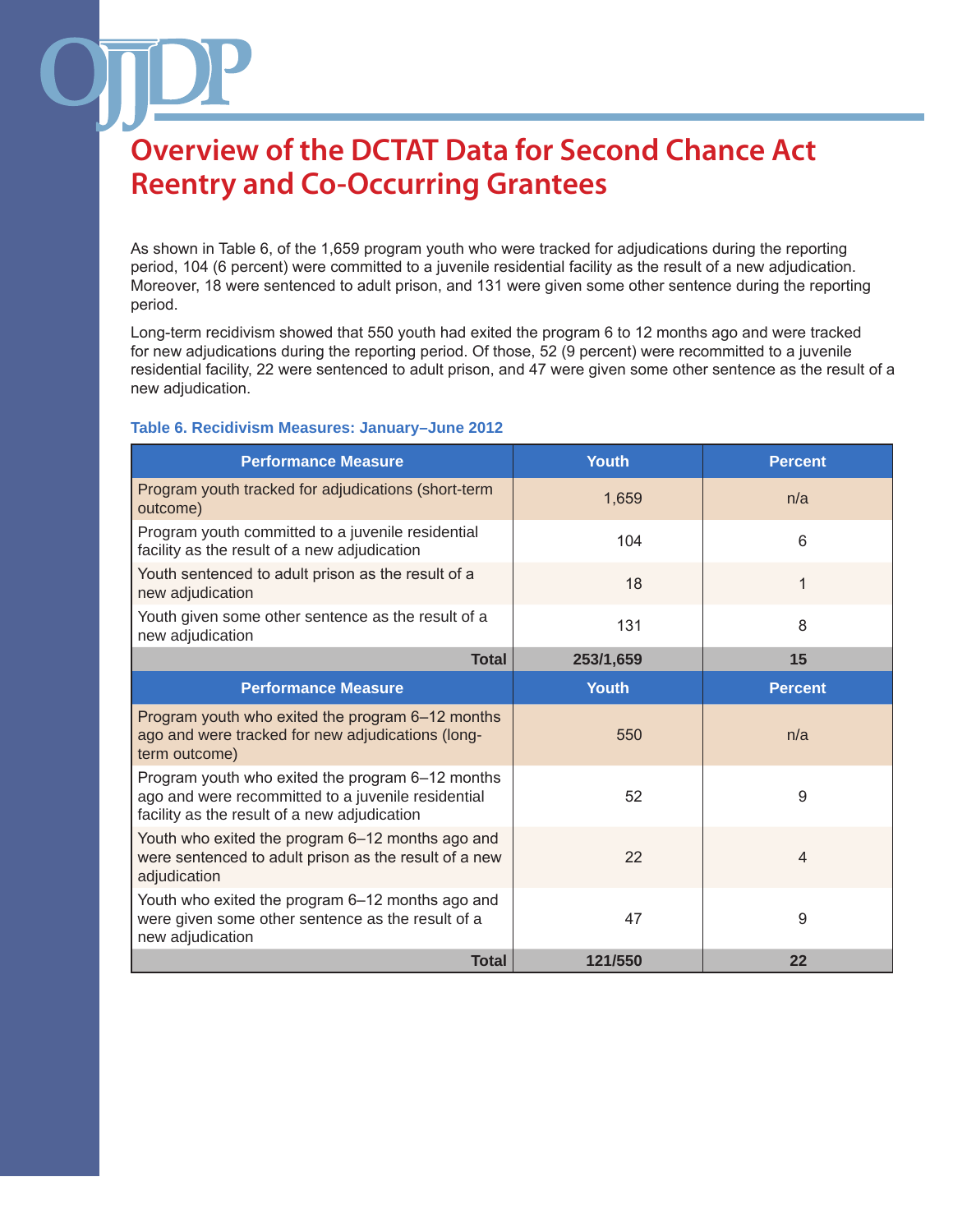Grantees provided youth with substance use counseling, mental health, and housing services (Figure 6). Of the 810 youth identified as needing substance use counseling, 551 youth (68 percent) actually received this service. In addition, 632 eligible youth (83 percent) received mental health services. Moreover, 183 youth successfully found housing during the reporting period. There is therefore a continued need for more substance use counseling and mental health services for youth—more than can currently be provided by these grants.



**Figure 6. Types of Services Provided to Participants: January–June 2012**